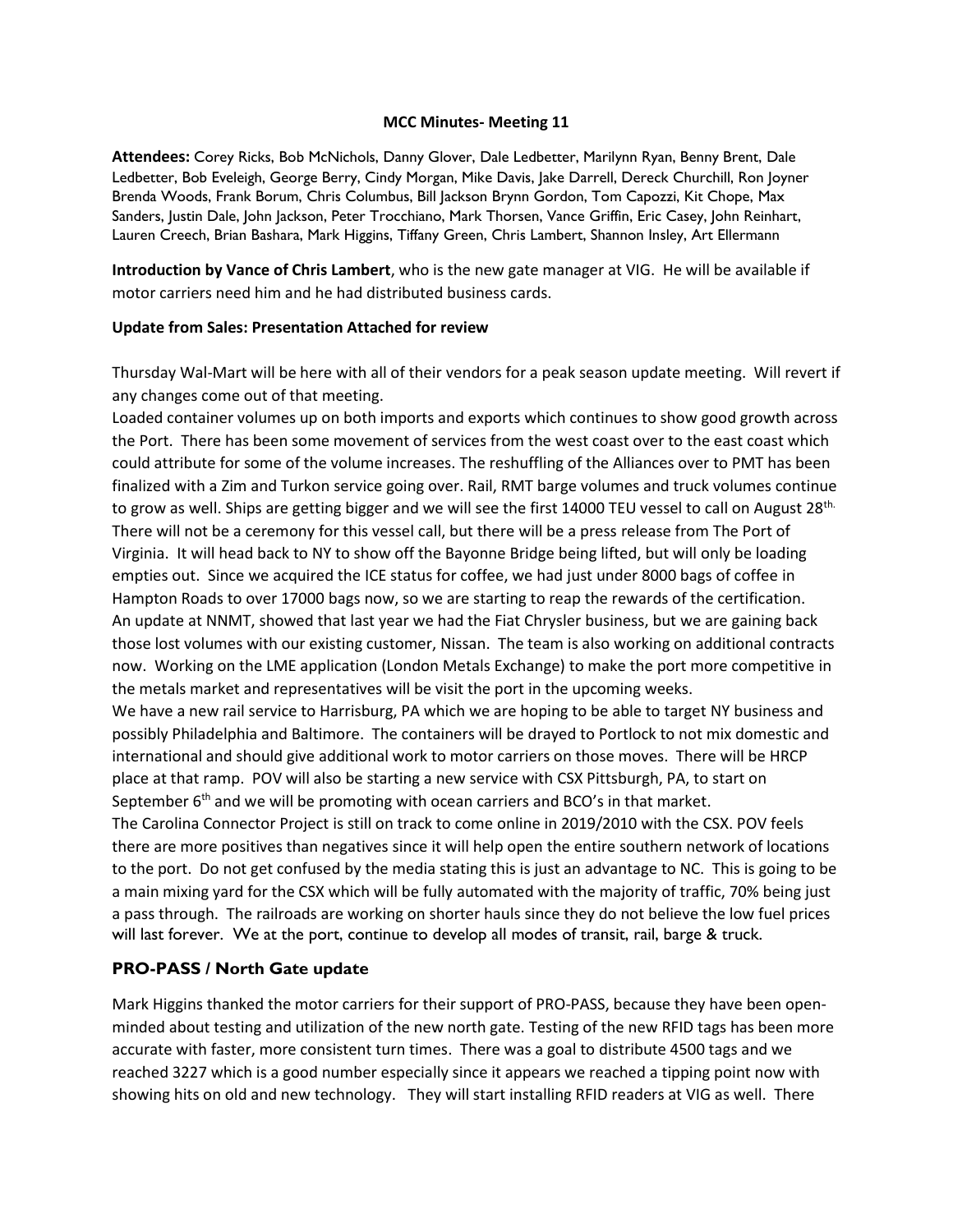has been a change to the customer care number for PRO-PASS (877-904-1680) and can be found on the POV website. The old number will be available for the next 30 days.

Justin Dale stated that from an operations standpoint they are getting positive feedback on the turn times at the new North Gate which is helping the overall turn time, with utilization steadily climbing between 18-25%. Yesterday was at a high of 29% of total NIT transactions. Expanded turn times continue to be driven downward at 60 minutes with 2180 transactions. VDOT working hard to complete the I-564 connector in December 2017. Justin would like to continue to receive feedback on how the gate is working for the drivers. It was stated that it will be hard for a driver to utilize the gate when next move is over in Portsmouth, but many drivers like to use it to exit the terminal to avoid trains on the facility.

George Berry stated that the North Gate is a good relief valve, but some drivers are having problems with the biometric finger print readers. Mark stated that if there is a biometric failure, it queues to the Security Station to help drivers proceed through that gate.

The motor carriers asked if there could be an extension on the reduced RFID cost, but that will be hard now, since the cost has already increased and some drivers would have problems since they paid the increased price. Some drivers were also under the impression that they have to have a reservation to use the north gate, but that is not a requirement at this time, only to have the RFID tag. We will work with MARCOM to blast out a text alert about the new gate- what is required and what is not.

There was some confusion from the signage at NIT on where the scales were located at the new North Gate. They are moving scales located inside the portal, but there are plans to have a static scale near the Fire Fighting Station. **May need to remove the signage since it is confusing.**

## **PMT updates**

Zach Clark is working with his team on the efficiency of the equipment, signage, and in the import delivery pads and introduction of satellite lanes for outbound transactions. **This was a soft opening but now we will send a text to have as many drivers utilize as possible**. They will continue to send more exports to the ground on a daily basis, so drivers are asked to follow their tickets more closely. PMT has seen success with Group Code containers, so please if you have containers you can do this with, please forward to Zach or Brian McDonald. Yesterday (8/1/17) was the largest day at 953 transactions in the history at PMT. The yard was clear most of the day and not many delays at the gate with a 57 minute turn time. July  $1^{st}$  to today we are trending at 57.8 minutes traditional turn times at PMT.

There were questions from the motor carriers about consistency in turn times, since they seem to be dramatic from day to day with some turn times as high as 6 hours. For drivers that are experiencing high turn times, Zach would like to be called because this is inexcusable. They are now running with all 5 RTG's every day, which should continue to help turn drivers.

Zach to reach out to some MC's on a weekly basis to see how things are going. Need to make sure that there is adequate staffing during the lunch hour. ELD's in the trucks are not showing the turn times that the terminal is stating, and examples will be provided as the motor carriers research. PMT asked that group code containers are sent as early as possible, it needs to be communicated prior to coming off the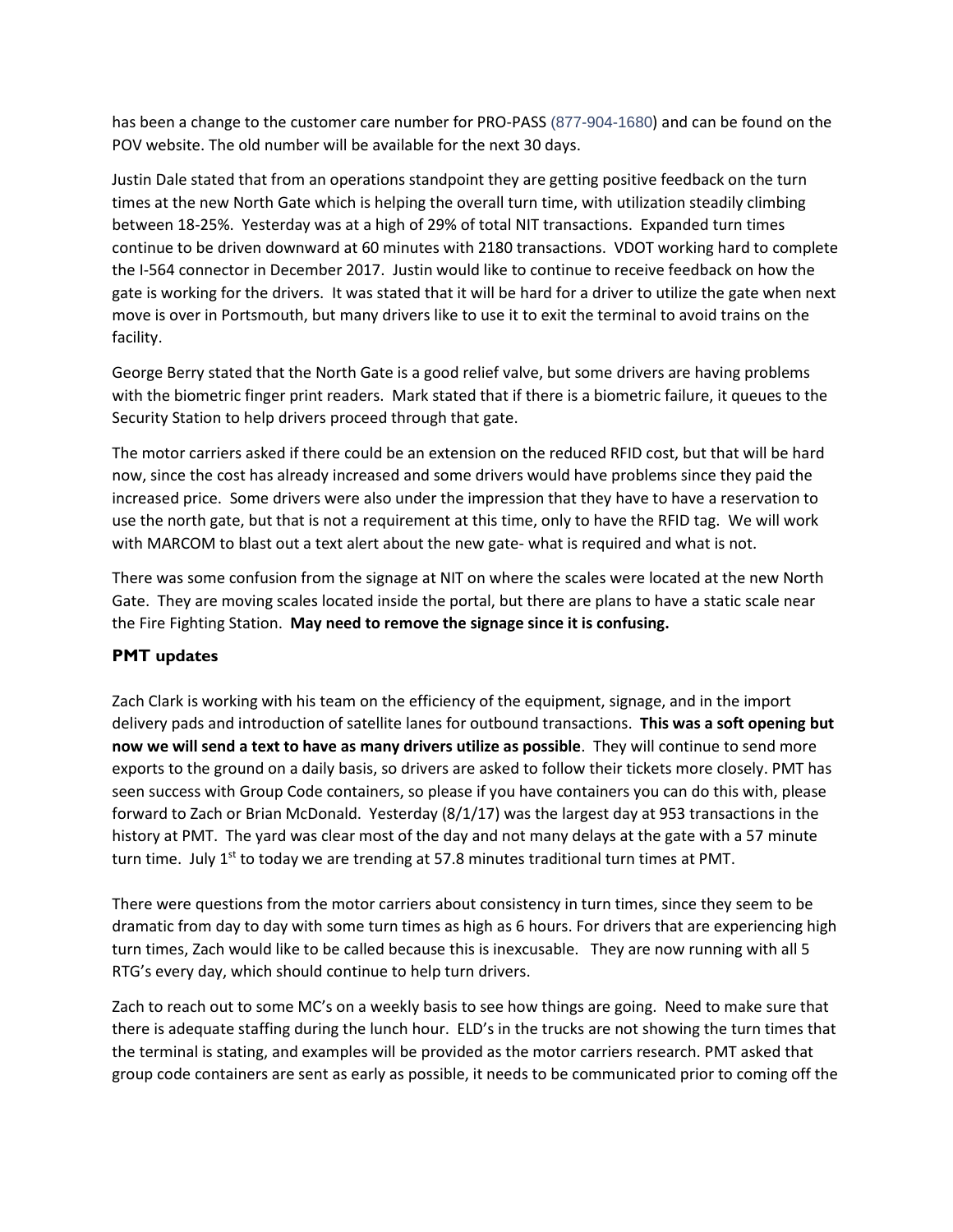## vessel. **Group Code will need to be communicated through the text alert that this is available at all facilities.**

Question on whether there is ample volume to dictate earlier hours at PMT? Metrics are showing the 6am hour tends to be the busiest time and then between 10-11am transactions ramp up again through 1pm. Specific examples are welcome to make decisions based on the hours as well as weekend hours.

Will there be flexibility with the empty matrix? Yes, this is done behind the scenes with the Ocean Carriers for vessel evacuations, but all the factors are taken into account. The empty matrix is showing to pick up at one terminal, yet there are no empties at that facility- that should not be the case unless the inventory volumes were low to begin with or if there was a run on equipment.

# **RSA at PPCY**

Shannon will be heading up this process which will be performed adjacent to PMT but disconnected from PMT proper. Drivers will come down Harpers like going to the PPCY, but they will go straight past the entrance and eventually turn right behind the trailer at PPCY. It will be the same entrance as when they had the Hanjin boxes on the facility. It will only be for empty reefer equipment and will be open the same hours as the PPCY, including Saturday, but final reefer dispatch will end one hour prior to closing (at this point in time that will be 4:30pm). September  $5<sup>th</sup>$ , we believe will be the start date on this project. This will also only be for empty equipment both pick up of pre-tripped containers and drop off of empties.

## **Triaxle chassis update**

Art stated HRCP is going to acquire 100 X 20' and 100 X 40' triaxles that will able to be rented by the motor carrier community for \$40 and will follow the same guidelines as the current pool. The drop off and pick up point will be at the RSA for this equipment. They will be arriving mid- October and they are working on a reservation system for them. They would also like communication to get a unit ready for a driver on what is mounted on wheels vs. what is grounded. They will be \$40 to rent and follow same billing guidelines as current chassis pool.

# **Ron Babsky- TSIP – Presentation attached for review**

Review of the TSIP program at the port and he stated it is to identify hazards, implement solutions and motivate participation. There are 18 rules for motor carriers and 35 rules for terminal patrons Positive citations given including a gift from The Port, but also negative citations are written 1 to 1 positive to negative program. For drivers that are suspended at one terminal, they will be unable to use any POV terminal.

Question in relation to blue tooth use on terminal and it was stated that it does not matter if they are physically using it or not. They are only allowed to use blue tooth when the tractor is turned off. Construction at VIG going well- the new cranes over the rail are in place

# **Project Update**:

Tests on piles going well and wharf will ready by October 2017. There is no date at this point in time for SNIT expansion start.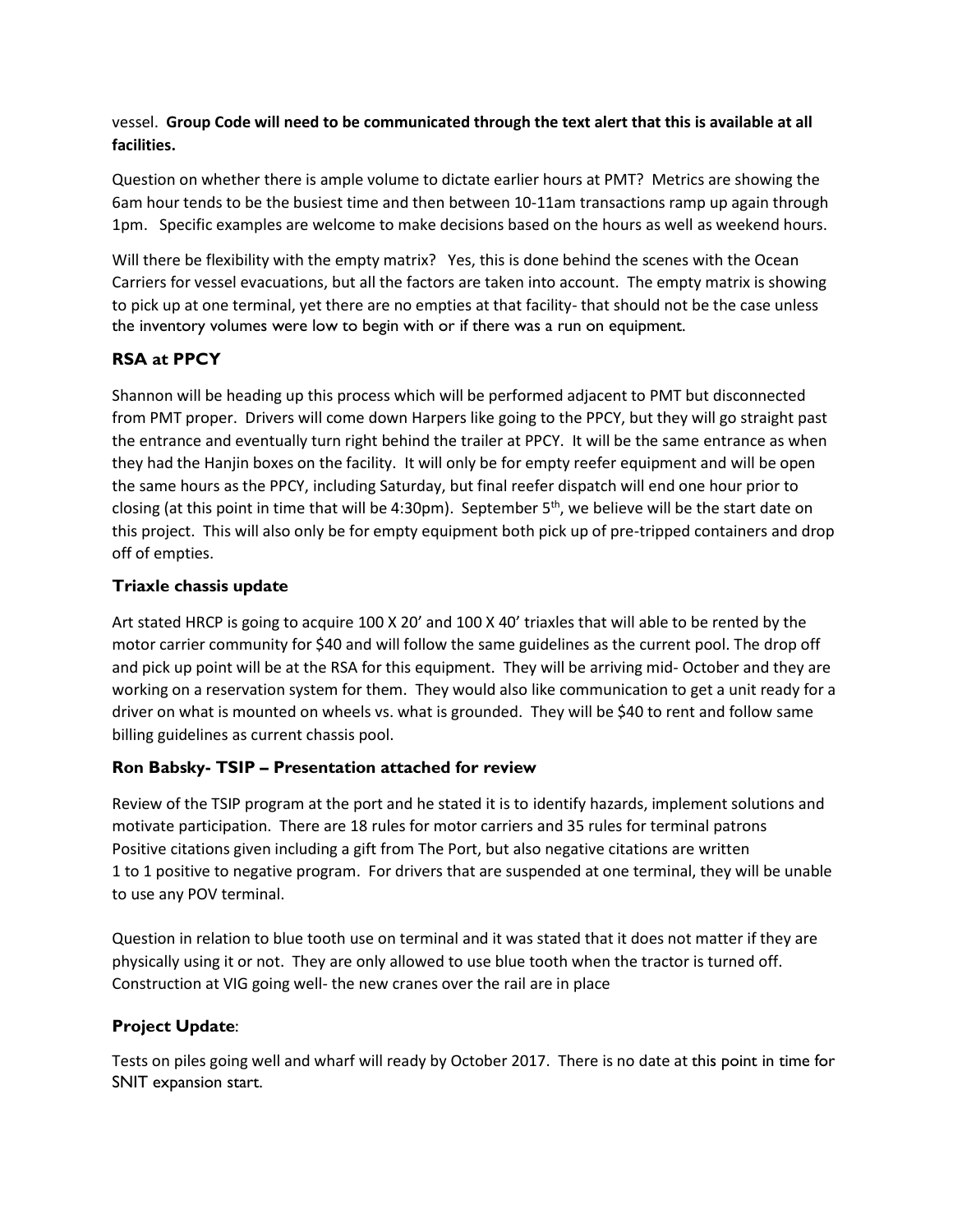## **"10 trip" rule**

Mark stated that the long term comprehensive adoption will be to have all terminals on the same page and on the same system, but in the interim it will be with continued quality of information coming through on destination or origin to determine if the box is moving within the 50 mile radius. The 10 trip rule is effective at VIG and at NIT, but the origin and destination points must be there and the container / chassis must come back to the same terminal.

## **Empty return matrix posting at 4 PM**

The Empty Matrix posting has been delay from 1-10 minutes, since we decided we were going to move it up from 4:30 to 4pm. We want to stick with the 4pm posting time, but we are relying on the shiplines to supply us the information in a timely manner. We have posted on behalf of the shiplines in some cases when the information was not received, but would rather not do that.

### **Empty pickup matrix**

There was concern about the empty matrix stating that there was equipment at a terminal, but when the driver arrived, there was not available equipment for use. The motor carriers have been tasked to provide specific examples for the operations team to research. There was some discussion that the discrepancy could arise when containers are coming off of a vessel and have not had a full complete inspection performed, therefore overstating what the matrix shows as available.

Justin Dale will be working with XPO when picking up empties at NIT if/ when they experience issues. There was also some concern that they are flagged as damaged at outbound and have to go back through the gate to get another box.

## **Trucker Appreciation Week**

This will be held the week of September 11, 2017 and will be ongoing at all facilities. We hope to have an agenda when and where POV employees will be located during that week.

### **Open items**

Motor carriers are still experiencing problems when cranes go down at VIG. Eric C. mentioned that there was an RMG that actually at VIG which could have attributed recently for delays in the stacks. Kone Crane will be coming to the terminal, to help get the crane back online. \$4.5M in parts have been ordered and the upgrades will begin in September 2017. This will take 40 weeks but does not take into account weather, operations, vessel ops, etc., so it may be more like 52 weeks potentially.

Concerns with the last free day, which cuts at 5pm, yet the terminal may be open later than that. Drivers are having to pay demurrage, but we feel we can assist by reaching out to the shiplines on behalf of the motor carriers. **Frank will compile examples and will work with Customer Service on this, to see if the shiplines can get this free day cut time to mirror the terminal hours of operation.** 

Question as to whether VIG could accept empties until PPCY opens? It was stated that there are so many factors when working with the shiplines on these issues and would have to be handled on a case by case basis. There could potentially be a misuse terminal charge as well from the shipline if there is not communication and sign off from the line.